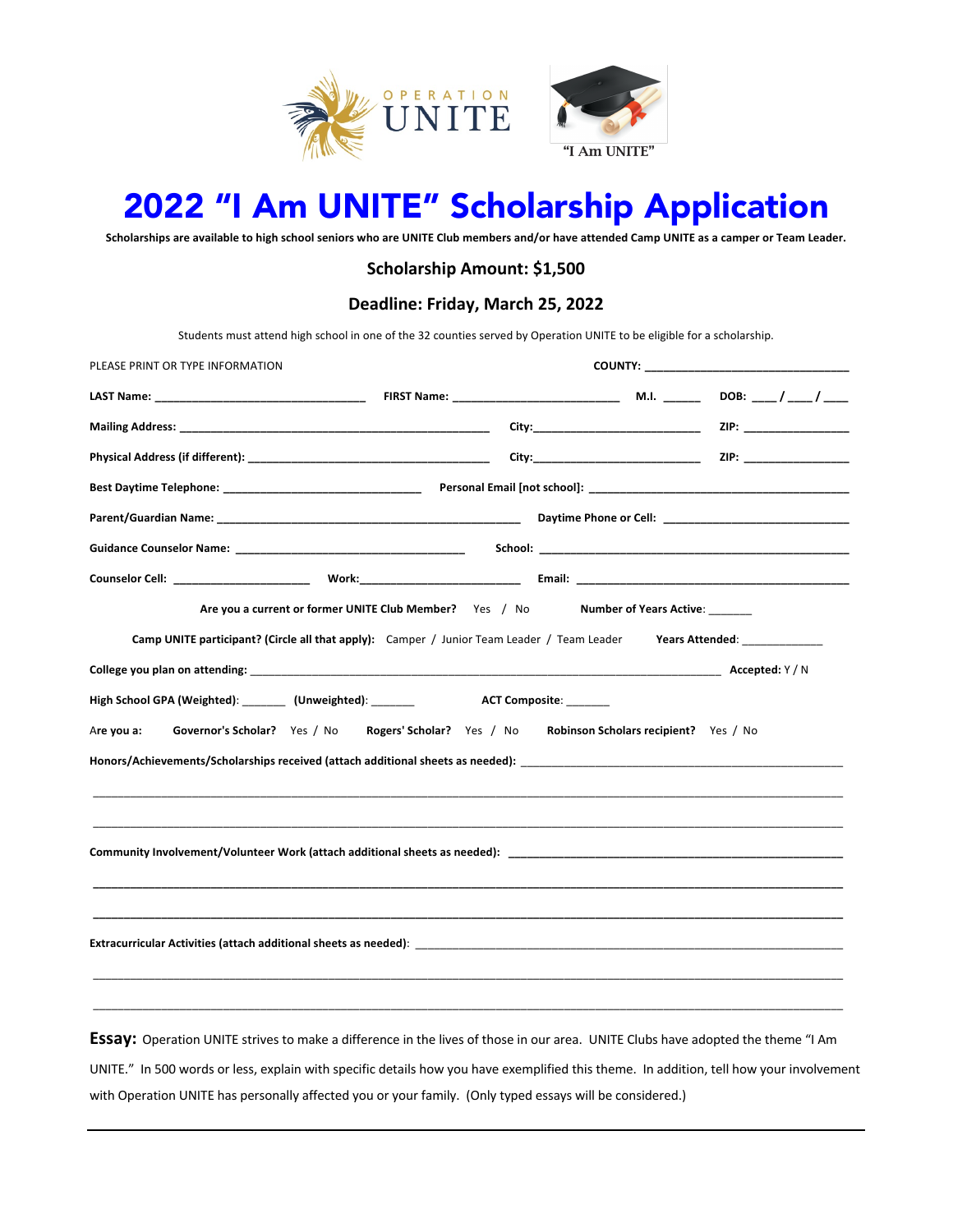### **Acknowledgement**

I understand and agree that if I am selected to receive an "I Am UNITE" Scholarship that I must provide proof to Operation UNITE that I am enrolled in an accredited post-secondary educational institution on a full-time basis prior to any scholarship funds being paid on my behalf. All scholarship funds will be awarded directly to the school at which I am enrolled, unless I have been awarded other scholarship funds that cover full tuition, room, board and books/supplies. In such case, I must explain in writing how the scholarship directly enhances my education expenses or needs before scholarship funds will be paid to me. Upon approval of my explanation, receipts must be provided for educational purchases. The monetary award will be divided between my freshman and sophomore years of school and paid as follows: \$500 at the beginning of both the first and second semesters of my freshman year, and \$500 at the beginning of the first semester of my sophomore year. **I must maintain a 2.5 GPA and have no criminal record in order to continue to receive the "I Am UNITE" Scholarship. Furthermore, I must maintain a drug-free lifestyle and exhibit character that exemplifies the purposes/moral code of Operation UNITE in order to continue to receive the scholarship money. If Operation UNITE, in its sole discretion, determines that I have not complied with the foregoing conditions, I will forfeit the remaining unpaid scholarship funds.**

*I have read and agree to the terms and conditions of the scholarship as set forth by Operation UNITE. I understand that failure to maintain a 2.5 GPA, a drug-free lifestyle, no criminal record, or exhibit character that exemplifies the purposes/moral code of Operation UNITE each semester will result in the forfeiture of the Scholarship.*

I hereby grant Operation UNITE, or agent working on behalf of Operation UNITE, the right to use my name, image and/or likeness, and/or biographical material, in any and all of its publicity, advertising, and publications, including website and social media channel entries, without payment or any other consideration, for any lawful purpose throughout the world. Such use includes the display, distribution, publication, transmission, or otherwise use of photographs, images, and/or video taken of me. I further hereby irrevocably authorize Operation UNITE to edit, alter, copy, exhibit, publish or distribute my application essay, in part or in full, and waive the right to inspect or approve the finished product wherein my name, image, and/or my likeness and/or biographical material shall appear. I am at least 21 years of age and am competent to contract in my own name. I have read this release before signing below and I fully understand the contents, meaning, and impact of this release. If the person signing is under age 21 there must also be consent by a parent or legal guardian

| <b>Student Name (Printed):</b> | Parent/Guardian Name (Printed):   |
|--------------------------------|-----------------------------------|
| <b>Student Signature:</b>      | <b>Parent/Guardian Signature:</b> |
| Date:                          | Date:                             |

All applications must be signed and returned to Operation UNITE, or postmarked, no later than **Friday, March 25, 2022.**

#### **A completed application consists of:**

- $\Box$  Signed Application
- $\Box$  2 Letters of Recommendation: One from School Employee and one from a non-family Community Member
- $\Box$  Unofficial Transcript
- $\Box$  Completed, Typed Essay

Mail, E-mail, or Fax the completed Application and Essay to:

606-677-6179

**Mail: Email: Fax:**  Sandy Bates **Sandy Bates** sbates@centertech.com **Attn: Sandy Bates** 2292 South Hwy 27 Scholarship Application Scholarship Application Somerset, KY 42501 606-677-6166